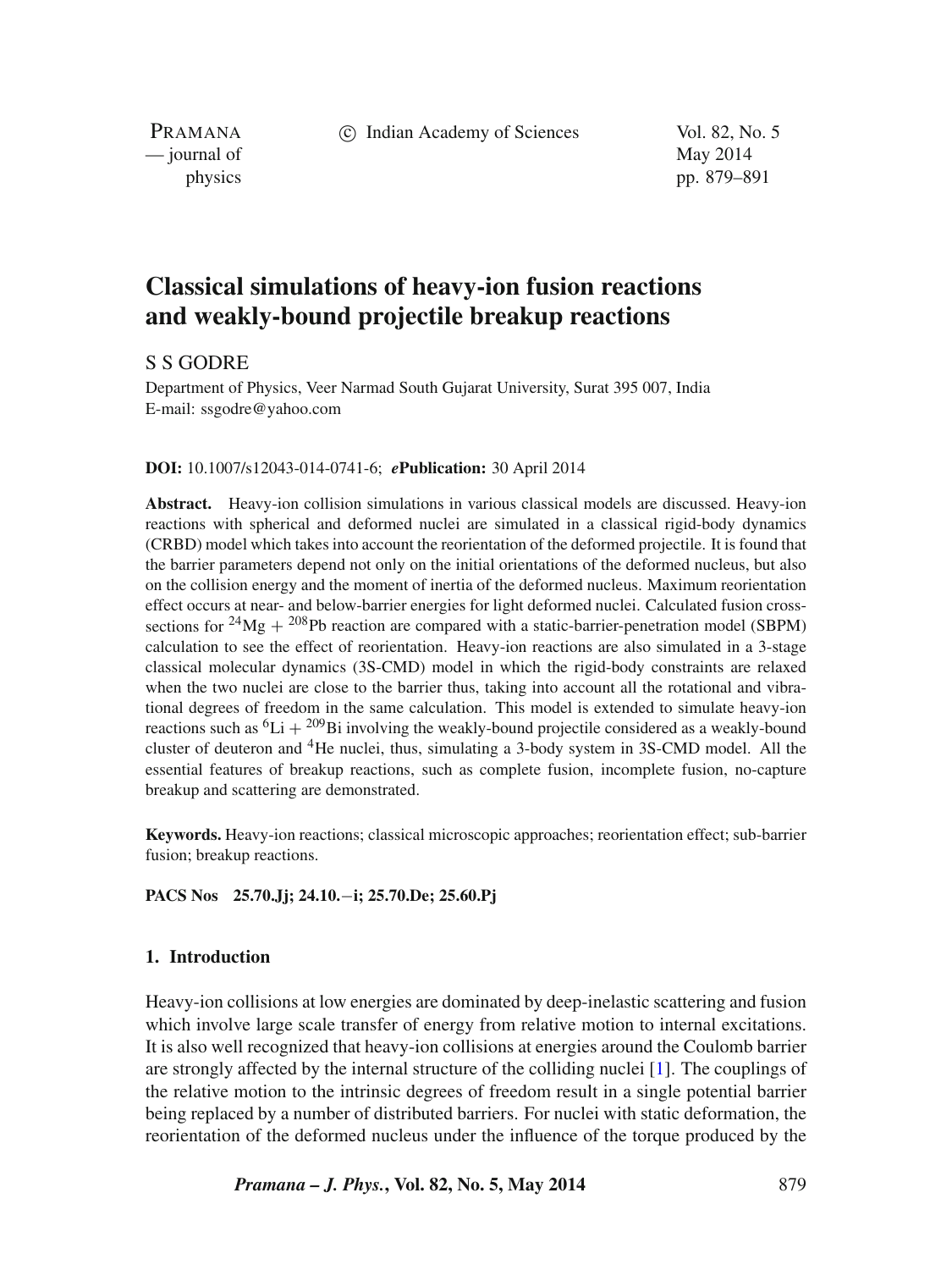long-range Coulomb force may result in modification of the barrier parameters which can be crucial in determining the approach state of the two nuclei for fusion.

In the macroscopic approaches for studying heavy-ion collisions [\[2](#page-11-1)[–6\]](#page-12-0), one has to choose relevant collective degrees of freedom describing the overall properties of the nuclei and invoke suitable mechanisms for transfer of energy and angular momentum from the collective, to the remaining frozen internal degrees of freedom or by invoking suitable couplings. Quantum mechanical coupled-channel calculations [\[4–](#page-11-2)[6\]](#page-12-0) have been widely used to study heavy-ion collisions close to the barrier. On the other hand, in a completely microscopic approach, which necessarily involves individual particle degrees of freedom, the energy and angular momentum transfer is in-built through the solution of the time-dependent many-body equations of motion and the relevant collective degrees of freedom are determined by the system itself. Quantum mechanical microscopic approaches such as time-dependent Hartree–Fock (TDHF) [\[7](#page-12-1)[–12\]](#page-12-2) have been used for studying heavy-ion fusion. However, TDHF calculations are very compute intensive.

Since heavy ions with energies of even a few MeV*/*nucleon have short de Broglie wavelength compared to the size of the ions, classical approximations are expected to be good for macroscopic features of heavy-ion reactions such as fusion. Therefore, various classical macroscopic and microscopic approaches have also been used for studying heavy-ion reactions [\[2,](#page-11-1)[3,](#page-11-3)[13–](#page-12-3)[28\]](#page-12-4). Classical approaches offer clarity of interpretations and computational ease.

Within the classical approximations, it is possible to include all the degrees of freedom in a completely unconstrained microscopic calculation such as classical molecular dynamics model (CMD) [\[13–](#page-12-3)[22\]](#page-12-5). However, various levels of approximations are considered to understand the effect of specific degrees of freedom. Models developed with various levels of degrees of freedom are discussed in this paper. The choice of *NN*-potential and construction of the nuclei for collision calculations are discussed in [§2.](#page-1-0) A microscopic static barrier penetration model (SBPM) is discussed in [§3.](#page-2-0) Reorientation effect in heavyion collision using the classical rigid-body dynamics model (CRBD) is discussed in detail in [§4.](#page-3-0) Classical molecular dynamics model (CMD) is discussed in [§5.](#page-4-0) A 3-stage CMD model (3S-CMD) which combines CRBD and CMD models is discussed in [§6.](#page-7-0)

While heavy-ion collision in the approach stage is essentially a two-body problem, where each individual nucleus consists of a number of protons and neutrons, in some cases a loosely bound projectile may break up in the vicinity of a heavy target nucleus leading to a heavy-ion collision involving three or more bodies. An extension of the 3S-CMD model to deal with such breakup reactions is discussed in [§7.](#page-9-0) Finally, summary is given in [§8.](#page-11-4)

#### <span id="page-1-0"></span>**2. Nuclei in classical approximations**

In all the classical calculations, nucleons are assumed to be classical point particles, without spin, interacting with each other via suitable two-body *NN* force. The Coulomb potential between protons has the usual form

$$
V^{C}(r_{ij}) = \frac{1.44}{r_{ij}} \text{(MeV)}\tag{1}
$$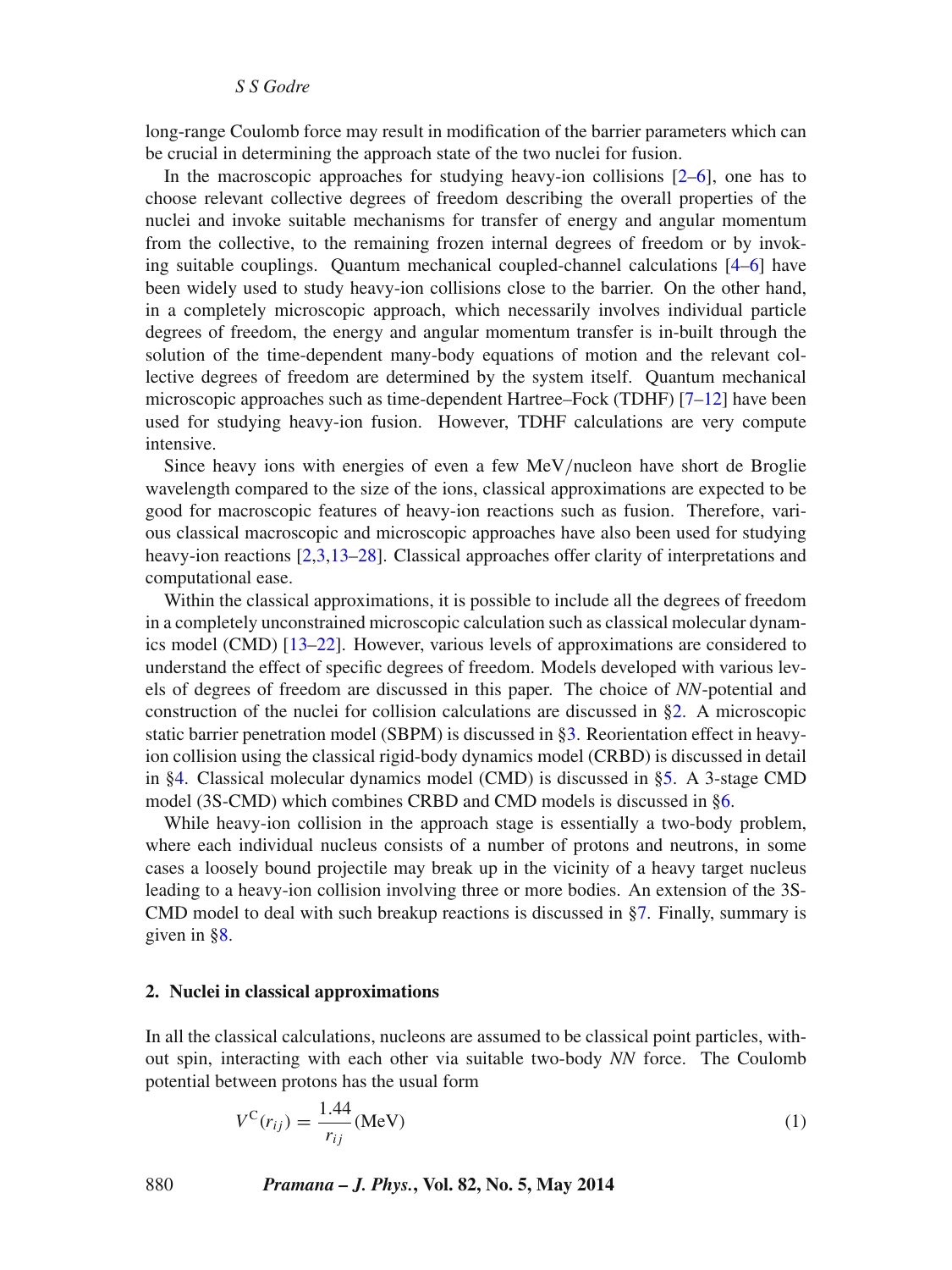and the *NN* potential chosen is a soft-core Gaussian potential of the form [\[26](#page-12-6)[,29\]](#page-12-7)

$$
V^{\rm N}(r_{ij}) = -V_0 \left( 1 - \frac{C}{r_{ij}} \right) \exp \left( -\frac{r_{ij}^2}{r_0^2} \right).
$$
 (2)

The *NN* potential between like particles is taken to be about 20% weaker than that between unlike particles [\[30\]](#page-12-8).

The distribution of nucleons in each nucleus is first obtained by cyclically minimizing the total potential energy of an initially random distribution of nucleons, with respect to small spatial displacements of individual nucleon coordinates using the code STATIC [\[26\]](#page-12-6). The zero-point energy in the ground state is explicitly neglected. However, a purely phenomenological effective *NN* potential is chosen with its parameters adjusted to reproduce binding energy and rms radius for the cluster of particles in the ground state. For the reactions studied in this paper a parameter set called potential P4 of  $[26]$  is used  $(V_0 = 1155 \text{ MeV}, C = 2.07 \text{ fm}, r_0 = 1.2 \text{ fm}).$ 

Final configuration of nucleon positions produces a frozen nucleus. Since for  $A > 5$ one can have many local minima in the binding energy, a nucleus is chosen which has the maximum binding energy among a large number of such configurations (most-bound nucleus) [\[31,](#page-12-9)[32\]](#page-12-10) or alternatively a configuration which is close to the experimental ground state properties is chosen [\[28](#page-12-4)[,33\]](#page-12-11). Figures [1](#page-2-1) and [2](#page-3-1) show maximum binding energy and corresponding root-mean-square radius, respectively of many nuclei generated using the STATIC code and potential P4.

## <span id="page-2-0"></span>**3. Static barrier penetration model (SBPM)**

The ion–ion potential is obtained as a function of the centre of mass separation  $(R_{cm})$  of the two nuclei in the sudden approximation [\[27\]](#page-12-12). The ion–ion potential is the sum of the nuclear and Coulomb potentials between all the nucleons of the two ions. The barrier parameters  $V_{\rm B}$  and  $R_{\rm B}$  correspond to the outer maximum of the ion–ion potential and  $\omega_B$  corresponds to the second derivative of this peak. This gives barrier parameters of head-on collision for a given orientation of the two nuclei.

<span id="page-2-1"></span>

**Figure 1.** BE*/A* for most-bound nuclei [\[32\]](#page-12-10).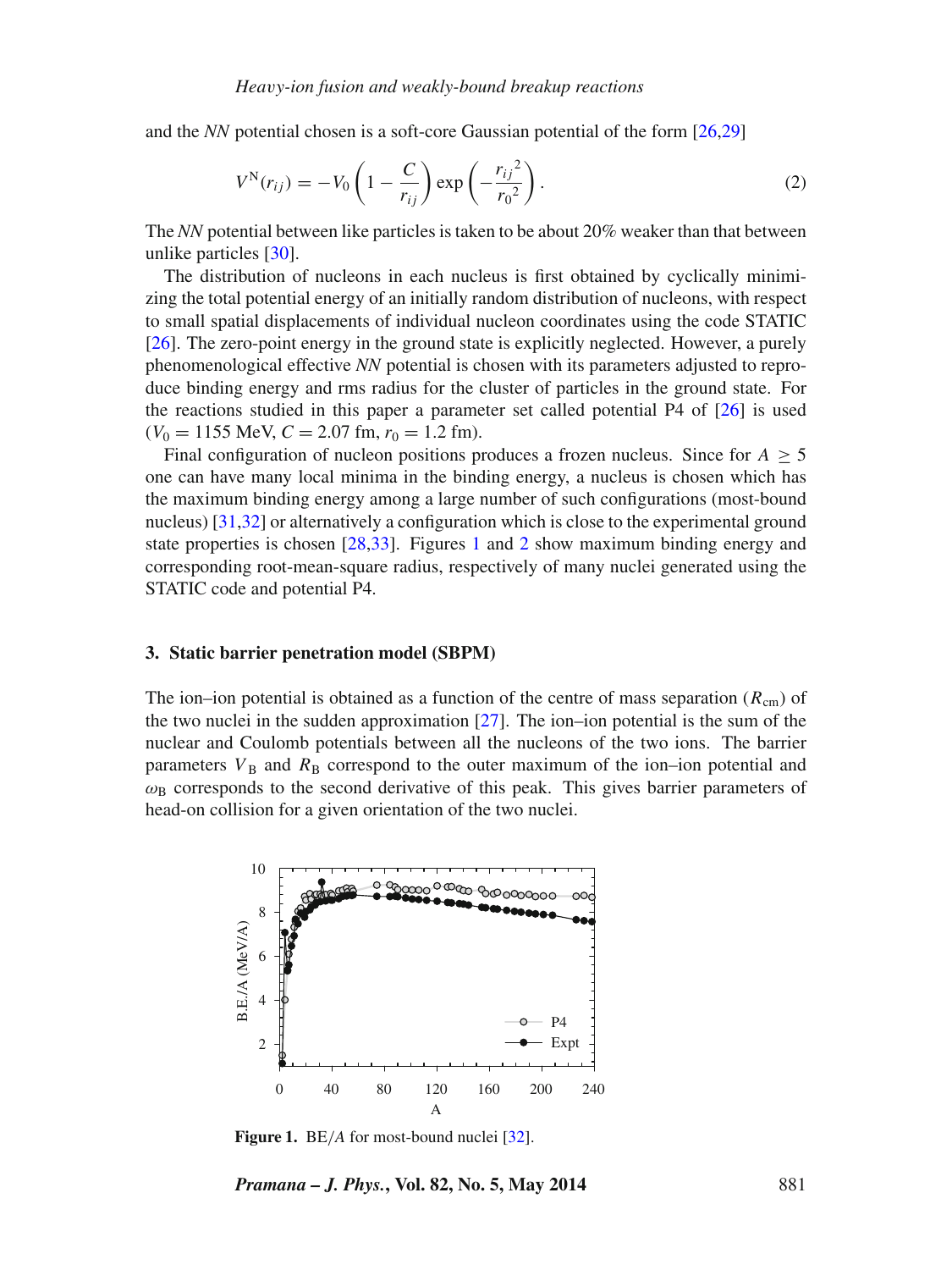*S S Godre*

<span id="page-3-1"></span>

Figure 2. RMS radius for most-bound nuclei [\[32\]](#page-12-10).

Using barrier parameters corresponding to the given collision energy and considering a large number of randomly chosen initial orientations, orientation-averaged fusion crosssection is calculated using the Wong's formula [\[34\]](#page-12-13)

$$
\sigma(E_{\rm cm}) = \left[\frac{R_{\rm B}^2 \hbar \omega_{\rm B}}{2E_{\rm cm}}\right] \ln\left\{1 + \exp\left(2\pi \frac{E_{\rm cm} - V_{\rm B}}{\hbar \omega_{\rm B}}\right)\right\}.
$$
\n(3)

Calculated results show good agreement for fusion cross-sections and barrier distri-bution for <sup>154</sup>Sm + <sup>16</sup>O and <sup>12</sup>C + <sup>232</sup>Th reactions [\[27\]](#page-12-12). Although static deformation of nuclei is taken care of, all the degrees of freedom including the rotational degrees of freedom are suppressed and all the dynamical effects are explicitly neglected in this model.

## <span id="page-3-0"></span>**4. Classical molecular dynamics (CMD)**

All the degrees of freedom are included in a completely unconstrained microscopic calculation, where trajectories of all the nucleons in both the colliding nuclei are obtained by solving classical coupled equations of motion.

$$
m\frac{\mathrm{d}^2 r_i}{\mathrm{d}t^2} = \nabla_i \left[ \sum_{j \neq i} V_{ij} \right]. \tag{4}
$$

This model was earlier used for studying heavy-ion collisions at higher collision energies [\[13](#page-12-3)[–17\]](#page-12-14) and it was also used to demonstrate its applicability for low-energy heavy-ion collisions in [\[18](#page-12-15)[,19\]](#page-12-16). This model has been extensively used to calculate fusion cross-sections at energies above the barrier for <sup>16</sup>O+<sup>16</sup>O and <sup>40</sup>Ca+<sup>40</sup>Ca [\[26,](#page-12-6)[35\]](#page-12-17); <sup>16</sup>O+<sup>40</sup>Ca [\[35\]](#page-12-17); <sup>24</sup>Mg<sup>+16</sup>O and <sup>16</sup>O<sup>+115</sup>In [\[36\]](#page-12-18); <sup>27</sup>Al<sup>+16</sup>O [\[37\]](#page-12-19) reactions. General features of fusion cross-sections above the barrier energies were reproduced and it was shown that better agreement with cross-sections could be obtained by a suitable choice of parameters of the *NN*-potential [\[26\]](#page-12-6). All these calculations took into account the size of the nuclei but did not consider the shape of the constructed nuclei and were initiated at a very small separation of 20 fm.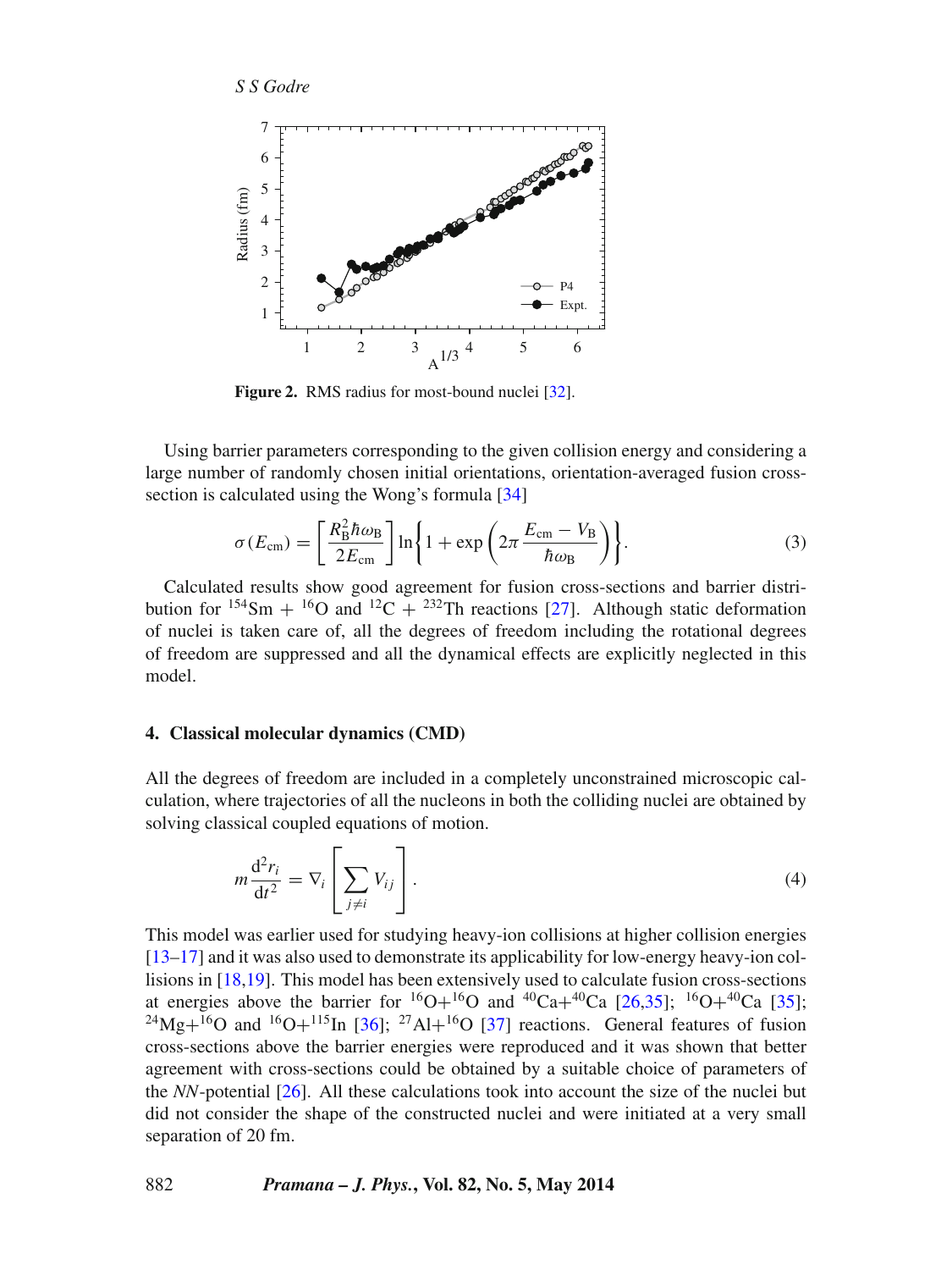#### <span id="page-4-0"></span>**5. Classical rigid-body dynamics (CRBD) model**

This model is developed specifically to study the Coulomb reorientation of deformed nucleus in heavy-ion collision [\[21,](#page-12-20)[28\]](#page-12-4). The CRBD model allows rotational and translational degrees of freedom only and all other degrees of freedom are suppressed. This approach is useful in bringing out the importance of reorientation effect which is neglected in SBPM calculation and which would be obscured in CMD calculation because of the presence of other degrees of freedom.

The collision simulation process is initiated by bringing the two nuclei along their Rutherford trajectories with the given collision energy  $E_{cm}$  and impact parameter *b*. The actual model calculation is started at  $t = 0$  at a finite but large distance  $R_{\text{in}}$ , where the two nuclei with their ground-state configuration are placed with a given relative orientation between them.  $R_{in} = 2500$  fm is chosen to take into account the full effect of the torque produced by the long-range Coulomb force [\[21\]](#page-12-20). The nuclei are assumed to be rigid and the orientation of the body-frame axes aligned along the principal axes is determined from the attitude matrix. The origin of the body frame coincides with the centre of mass of each nucleus. At  $t = 0$ , the two nuclei are assumed to be rotating with zero angular velocity. The motion of the centre of mass and the orientation of the principal axes of the two colliding nuclei are found from the classical equations of motion for rigid bodies [\[28,](#page-12-4)[38\]](#page-12-21). The instantaneous orientation of the two nuclei with respect to each other specified by the Euler angles  $(\alpha, \beta, \gamma)$  defined relative to the reaction plane is as shown in figure [3.](#page-4-1)

As the two nuclei evolve from  $t = 0$ , the deformed nucleus  $(^{24}Mg)$  experiences torque in the Coulomb field of the heavy  $(^{208}Pb)$  nucleus and its orientation changes by a small amount at large separation distances. The overall integrated effect and the large value of the torque at close distances result in appreciable reorientation of the light deformed nucleus. The extent of reorientation can be defined by  $\Delta \beta = \beta_f - \beta_0$ , where  $\beta_f$  is the angle made by the symmetry axis of <sup>24</sup>Mg at  $R_{cm}$  close to the barrier top and  $\beta_0$  is the initial angle at  $R_{\rm in} = 2500$  fm. Figure [4a](#page-5-0) shows the extent of reorientation of <sup>24</sup>Mg as a function of  $\beta_0$  for different collision energies. The extent of reorientation depends not only on the initial orientation but also strongly on the collision energy.

The number of trajectories  $N(\beta_f)$  which arrive near the barrier top with an angle  $\beta_f$  are shown in figure [4b](#page-5-0). Thus, at energies close to the barrier even though at  $t = 0$  the initial distribution of orientations is isotropic; the nuclei evolve to arrive at the barrier top with

<span id="page-4-1"></span>

**Figure 3.** Schematic of the orientation of the body-frame of the deformed nucleus specified by three Euler angles  $(\alpha, \beta, \gamma)$  relative to the reaction plane [\[28\]](#page-12-4).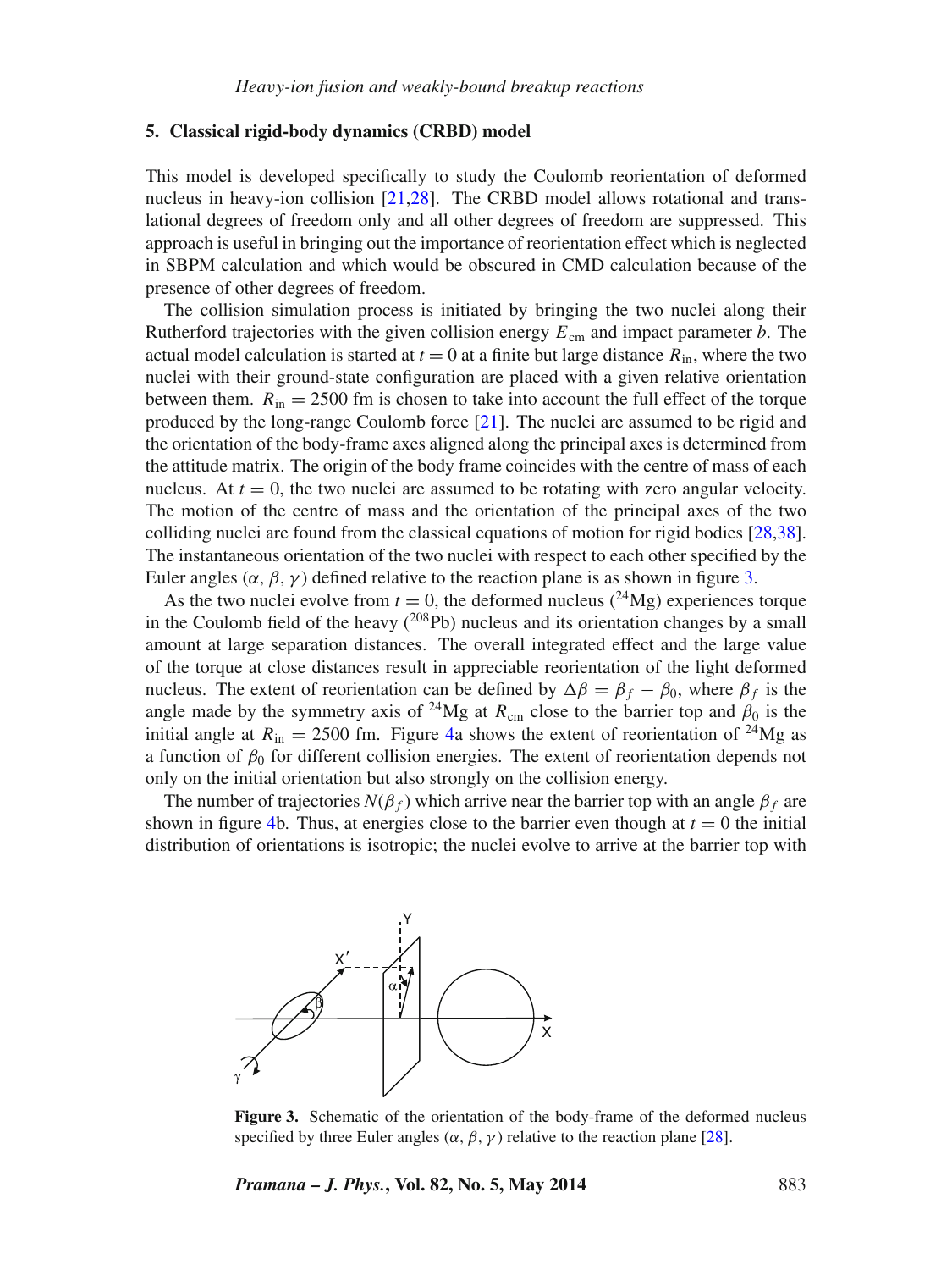*S S Godre*

<span id="page-5-0"></span>

**Figure 4.** (a) Extent of reorientation  $\Delta\beta$  for different initial orientation angles  $\beta_0$ . (**b**) The number of trajectories  $N(\beta_f)$  with angle  $\beta_f$  for  $^{24}Mg + ^{208}Pb$  collision at  $E_{\text{cm}} = 115$  MeV (thick solid line), 130 MeV (dotted line) and 250 MeV (thin solid line) [\[28\]](#page-12-4).

preferred relative orientation, creating an anisotropy in the angular distribution, which is crucial in determining the barrier conditions.

Because of the dynamical effect of reorientation, the barrier parameters are found to depend on the initial orientation and the collision energy. Ion–ion potentials near the barrier top for <sup>24</sup>Mg + <sup>208</sup>Pb system calculated at different  $E_{cm}$ , but with the same arbitrary initial orientation, are shown in figure [5.](#page-6-0) The values of  $V<sub>B</sub>$  and  $R<sub>B</sub>$  depend on the incident energy.

The CRBD calculations of fusion cross-section for  $^{24}Mg + ^{208}Pb$  reaction show suppression of fusion cross-sections at sub-barrier energies as compared to the SBPM calculation [\[28\]](#page-12-4). Therefore, it will be of interest to determine the fusion cross-sections for this reaction experimentally at near and below barrier energies.

Figure [6](#page-6-1) shows the extent of reorientation  $\Delta \beta$  as a function of the initial orientation angle  $\beta_0$  for <sup>154</sup>Sm + <sup>16</sup>O and <sup>238</sup>U+<sup>16</sup>O reactions. This figure demonstrates that the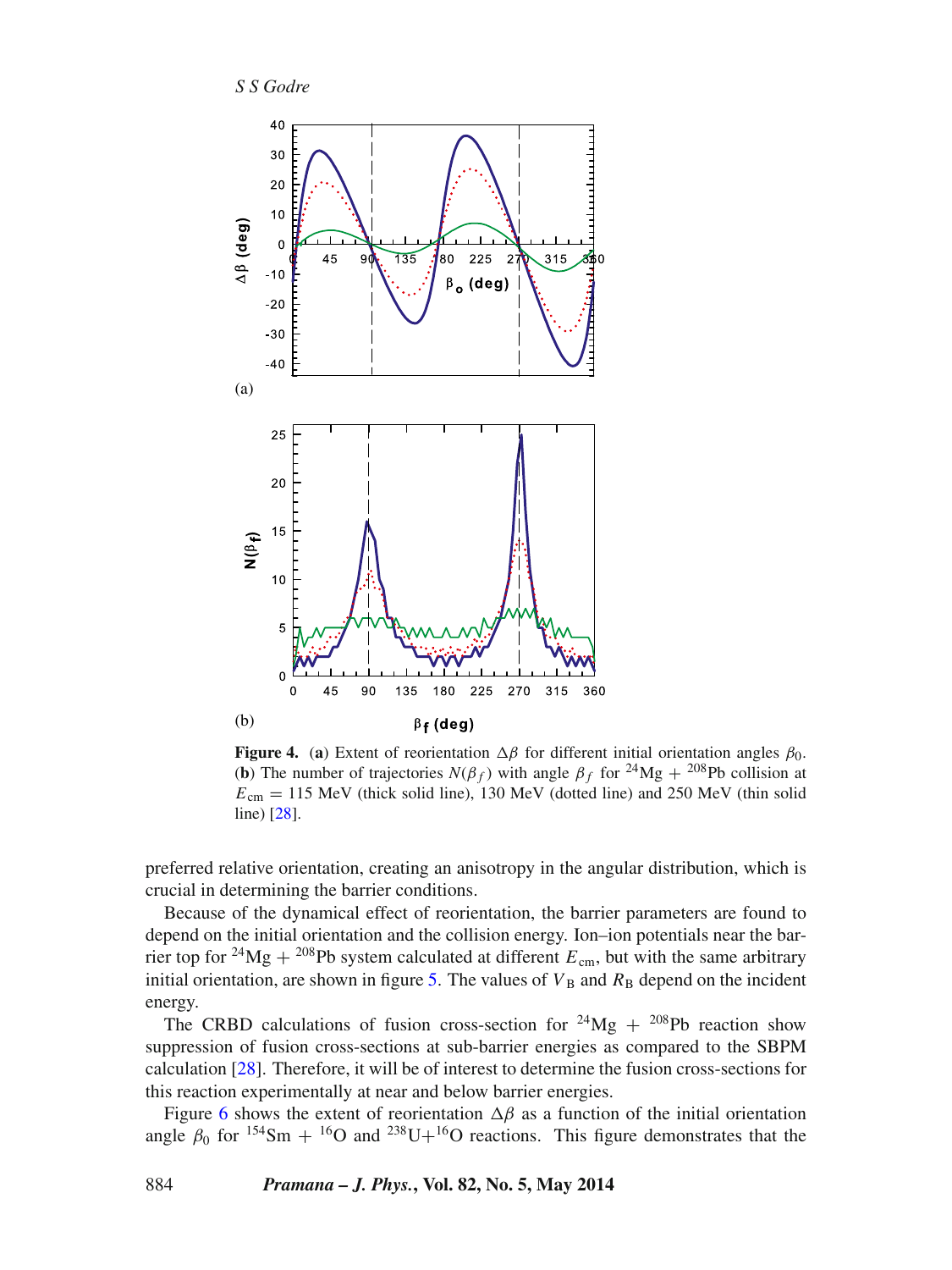<span id="page-6-0"></span>

**Figure 5.** Ion–ion potential for the <sup>24</sup>Mg  $+$  <sup>208</sup>Pb reaction for different collision energies *E*cm but with the same arbitrary initial orientation in CRBD calculation. Ion–ion potential for this orientation in SBPM calculation is shown by the thick solid line [\[28\]](#page-12-4).

extent of reorientation also depends on the moment of inertia of the heavy deformed collision partner at energies close to the barrier.

The CRBD calculations show the importance of correctly incorporating the long-range Coulomb torque on the deformed collision partner in collisions at near-barrier energies. The calculations explicitly show that the barrier parameters are not independent of the collision energy, as assumed in some TDHF [\[7](#page-12-1)[–9\]](#page-12-22) calculations and thus, emphasize the importance of obtaining barrier parameters at every value of  $E_{cm}$  for which cross-sections are calculated.

<span id="page-6-1"></span>

**Figure 6.** Extent of reorientation  $\Delta\beta$  as a function of initial orientation angle  $\beta_0$ for  $154$ Sm +  $16$ O (solid line) and  $238$ U +  $16$ O (dotted line) reactions with collision energies  $E_{\text{cm}}$ =70 MeV and 90 MeV, respectively [\[28\]](#page-12-4).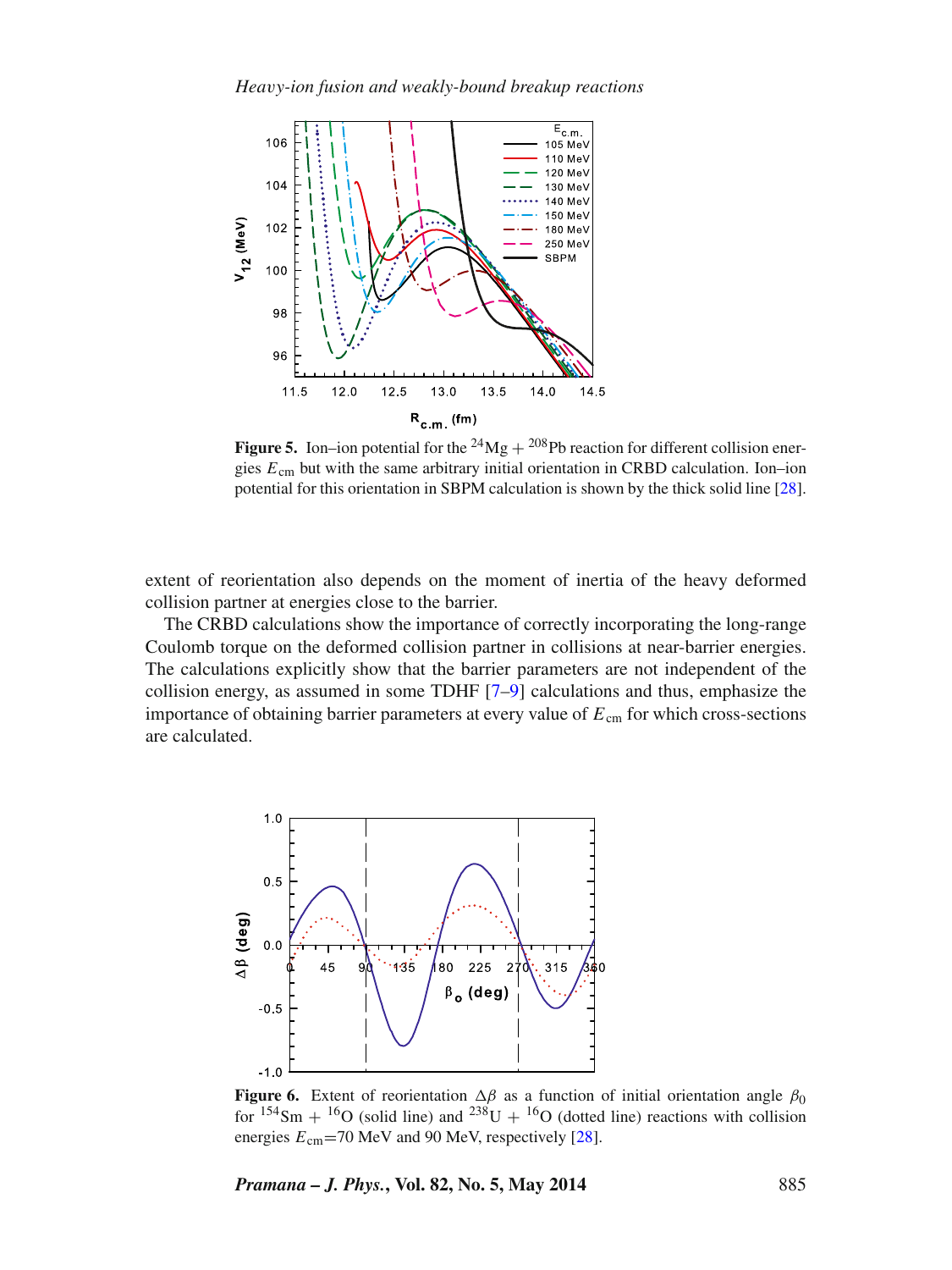#### <span id="page-7-0"></span>**6. 3-stage classical molecular dynamics (3S-CMD) model**

In CRBD model calculations, due to the rigid-body constraint, the two nuclei cannot overlap and the energy transfer from relative motion to internal excitation is neglected after crossing the barrier. No bound state is formed between the two nuclei. Passing over the generated fusion barrier is assumed to be resulting in fusion. However, it is desirable to take into account the subsequent capture of the two nuclei behind the fusion barrier. This in effect can modify  $\omega_B$ , even if  $V_B$  and  $R_B$  may not get modified substantially, but this in turn can modify the calculated fusion cross-sections.

The above-mentioned problem, in principle, can be overcome by the CMD calculations in which all the degrees of freedom are included and the energy transfer between relative and intrinsic motion is in-built. Dissipation of energy can lead to trapping behind the barrier and result in bound system of the two nuclei. However, the long-range reorientation effect requires initiation of the CMD at large distances ( $R_{cm}$ ) = 2500 fm) like in CRBD calculation. This results in large computational time for each trajectory and accumulation of numerical errors over a very large number of time steps.

To overcome the above-mentioned difficulties and at the same time to take advantage of the CRBD and the CMD model calculations, a 3-stage classical molecular dynamics (3S-CMD) model is recently used for heavy-ion collision simulation which combines both the CRBD and CMD in a common simulation code consecutively [\[39\]](#page-12-23). This model explicitly takes into account the long-range reorientation effect as well.

The 3S-CMD model calculation proceeds in the following three stages:

- (1) *Rutherford trajectory calculation*: The two nuclei, assumed to be charged point particles, are brought along their Rutherford trajectories with given collision energy and impact parameter up to  $R_{cm} = 2500$  fm.
- (2) *CRBD model calculation*: The two nuclei (now assumed to be rigid bodies with their ground-state configuration of nucleon positions) are then allowed to evolve further using the CRBD model calculation which is continued up to a relatively small separation of  $R_{cm} = 50$  fm.
- (3) *CMD calculation*: The rigid-body constraints are relaxed at about  $R_{cm} = 50$  fm and trajectories of all the participating nucleons are computed using the coupled Newton's equations of motion for all the particles in a CMD approach.

A simulation of  $^{24}Mg + {}^{208}Pb$  collision is carried out in CRBD and 3S-CMD calculations for  $E_{\text{cm}} = 120 \text{ MeV}$  and  $b = 0$ . Figure [7](#page-8-0) shows calculated  $T_{\text{cm}}$ ,  $T_{\text{vib}}$  and  $T_{\text{rot}}$ . Total rotational energy  $(T_{\text{rot}})$  in CRBD and 3S-CMD matches well with each other upto distances close to the barrier top; similarly, for total energy of the centre of masses  $(T_{cm})$ , thus justifying the use of CRBD model as 2nd stage in the 3S-CMD model. Total internal vibration excitation energy  $(T_{\text{vib}})$  rapidly increases, after crossing the barrier top, draining the energy from  $T_{cm}$  and resulting in a bound system. Figure [8](#page-8-1) shows the ion–ion potential calculated in CRBD and 3S-CMD models. Inside of the barrier is significantly modified by the CMD stage of 3S-CMD. Usual CMD calculation alone, which is initiated only at  $R_{cm} = 50$  fm, does not match well (figure [8\)](#page-8-1) with either CRBD or 3S-CMD calculations.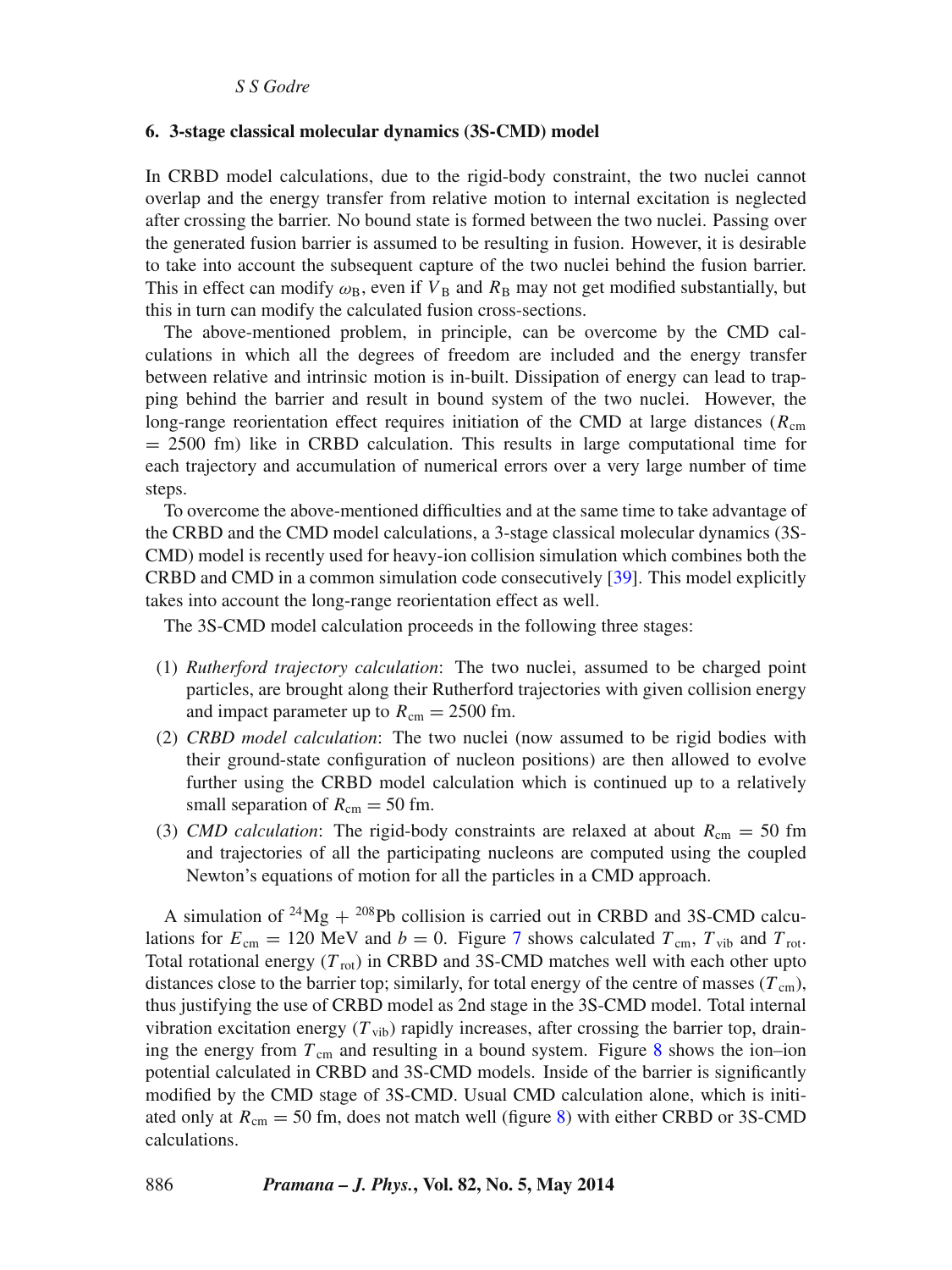<span id="page-8-0"></span>

**Figure 7.**  $T_{\text{cm}}$ ,  $T_{\text{vib}}$  and  $T_{\text{rot}}$  of  $^{24}Mg + ^{208}Pb$  for CRBD and 3S-CMD [\[39\]](#page-12-23).

Fusion cross-sections for <sup>24</sup>Mg + <sup>208</sup>Pb reaction using SBPM, CRBD and 3S-CMD models are shown in figure [9.](#page-9-1) It can be seen that cross-sections calculated in 3S-CMD are enhanced at lower energies as compared to that corresponding in CRBD calculation.

The 3S-CMD model combines CRBD and CMD seamlessly in a single calculation. It is better than using the CRBD or CMD approach alone. It combines the benefits of both the approaches as 3S-CMD takes both into account; the rotational excitation (reorientation effect) which is a long-range effect and the vibrational excitations which occur close to the barrier or inside of it.

<span id="page-8-1"></span>

**Figure 8.** Ion–ion potential of  $^{24}Mg + ^{208}Pb$  for CRBD, 3S-CMD and CMD calculations [\[39\]](#page-12-23).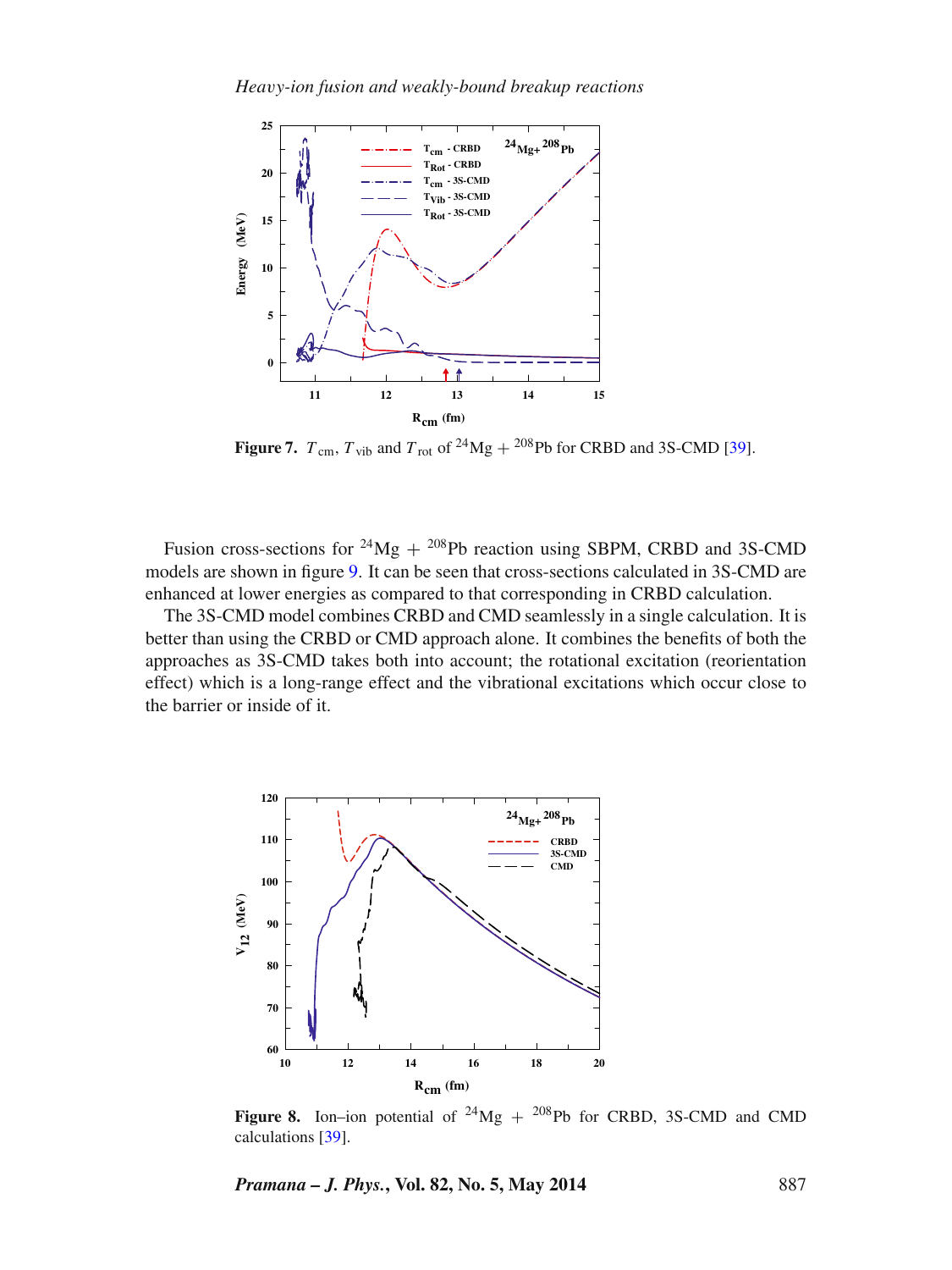<span id="page-9-1"></span>

**Figure 9.** Fusion cross-section for  $^{24}Mg + ^{208}Pb$  system.

#### <span id="page-9-0"></span>**7. Weakly-bound projectile breakup reactions (3-body 3S-CMD model)**

Heavy-ion fusion reactions above and near the fusion barrier mainly involved tightly bound projectile*/*target nuclei. But with projectiles such as <sup>6</sup>*,*7Li which are weakly bound, fusion can be affected by their low binding energy, which can cause break up before reaching the fusion barrier. If all the breakup fragments are captured, then it is termed as a complete fusion (CF) and if only some of the fragments are captured, then it is an incomplete fusion (ICF). ICF can change the reaction products, fusion probabilities and distribution of barriers. It is important to understand the effects of breakup of weakly-bound nuclei on the fusion process.

Breakup reactions are studied using continuum discretized couple-channel (CDCC) [\[40\]](#page-12-24), semiclassical couple channel approximation [\[24\]](#page-12-25) and classical trajectory model [\[25\]](#page-12-26).

In the classical trajectory model, the projectile is treated as a two-body system interacting with each other by an assumed weak potential and the breakup is initiated by a breakup probability function. Thus, it is a 3-body classical point–particle system evolving under a given set of interaction potentials between each pair. Deformation and consequent reorientation of the entire projectile system is neglected in this model. The interaction potentials are not obtained self-consistently. The fusion probabilities are modified when the reorientation of the approaching deformed projectile in the Coulomb field is taken into account. A model is developed which is an extension of the 3S-CMD model and which can be used for three or many-body systems [\[41\]](#page-12-27).

Weakly-bound nucleus can be constructed as a cluster of two or more rigid nuclei such that the entire cluster has the properties of the corresponding nucleus. Interaction between the fragments is generated self-consistently and both the projectile and the target are extended objects with desired size and shape deformation. Relaxation of the rigid-body constraint at appropriate stages takes care of excitation of the target and the projectile fragments.

Initially, the target plus the clustered projectile system is placed along the Rutherford trajectories for a given initial condition. All the rigid bodies move under the influence of the ion–ion potential and the torques generated by the interaction. Coupled classical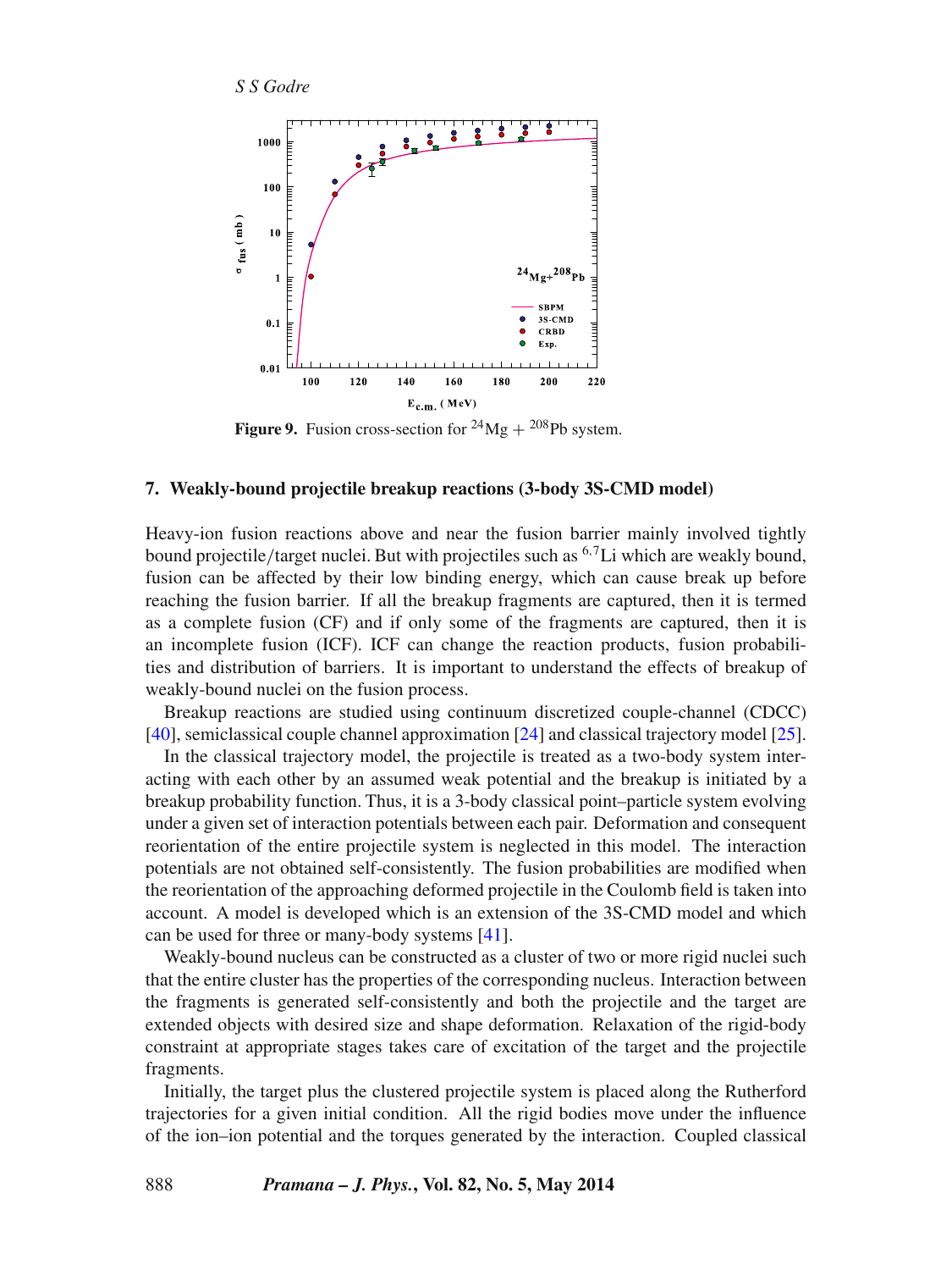<span id="page-10-0"></span>

equations of motion can be numerically solved to obtain the trajectories of the respective centre of mass and orientation of the principle axes of the respective rigid bodies.

The weakly-bound  ${}^{6}Li$  projectile is constructed as a cluster of  ${}^{2}H$  and  ${}^{4}He$ . The potential energy (−1.446 MeV) between them corresponds to the experimentally observed

<span id="page-10-1"></span>

**Figure 11.** Fusion cross-section for  ${}^{6}Li + {}^{209}Bi$  system.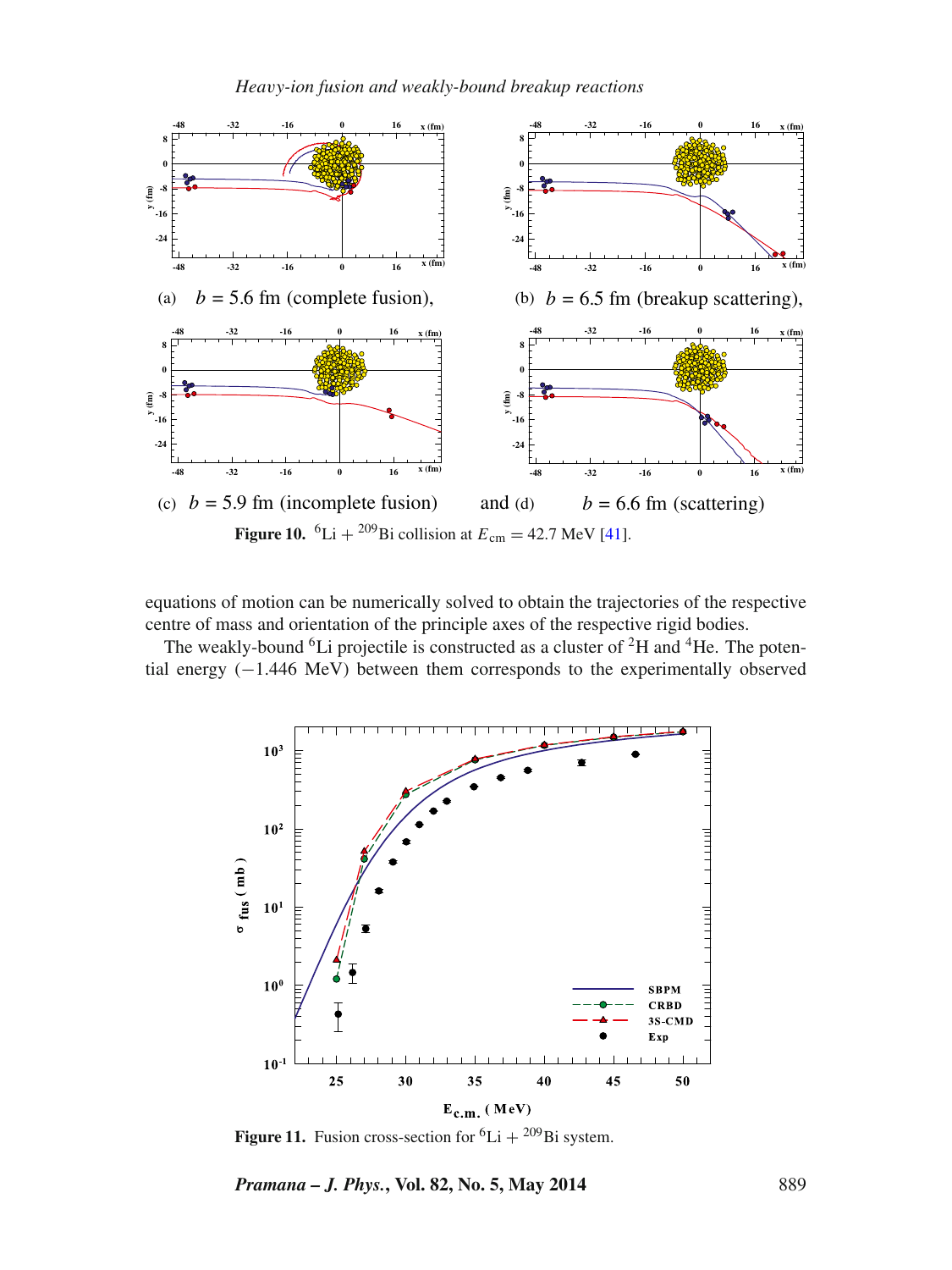breakup threshold energy. Figure [10](#page-10-0) shows the <sup>6</sup>Li $+^{209}$ Bi collision at  $E_{cm} = 42.7$  MeV and different impact parameters [\[41\]](#page-12-27). This figure demonstrates all types of possible reactions between the projectile and the target in the model simulation. Thus, the model looks promising for studying heavy-ion fusion involving weakly-bound projectiles.

Initial calculation of complete fusion cross-sections for  ${}^{6}Li+{}^{209}Bi$  reaction in 3-body 3S-CMD model, where rigid-body constraints are completely relaxed for the target, both the projectile fragments, and the  ${}^{2}H-{}^{4}He$  cluster in  ${}^{6}Li$ , are shown in figure [11](#page-10-1). results are also compared with the SBPM and CRBD model calculations.

# <span id="page-11-4"></span>**8. Summary**

Classical microscopic models with various levels of degrees of freedom are discussed. The nuclei used in these models were constructed using a potential energy minimization code STATIC and a soft-core Gaussian form of *NN* potential with suitable choice of potential parameters. The SBPM model assumes the colliding nuclei to be rigid and also assumes a sudden approximation which corresponds to freezing of all the internal degrees of freedom including the rotational ones. The size and shape of the nuclei are reflected in the orientation-averaged fusion cross-sections and the distribution of barriers.

Allowing the rotational and translational degrees of freedom through rigid-body equations of motion in the CRBD model demonstrated the effect of long-range Coulomb torque on the deformed colliding partner. These calculations show the importance of initiating the dynamical evolution from large initial separations. The calculations also show that the barrier parameters are not only dependent on the initial orientations but also on the collision energy and the moment of inertia. The usual CMD calculations are modified and combined with the CRBD stage in a 3S-CMD model, which then takes care of the reorientation effect arising from long distances and the internal excitations of the target*/*projectile nuclei at short distances in a single model calculation.

The weakly-bound projectile breakup reactions are simulated by assuming the projectile to be made up of a weakly-bound cluster of two stable nuclei in a 3-body 3S-CMD approach. All the essential features of breakup reactions such as complete fusion, incomplete fusion, no-capture breakup and scattering are demonstrated.

#### **Acknowledgement**

A part of the work reported here was carried out with the financial assistance under a DAE–BRNS Project No. 2009*/*37*/*20*/*BRNS. The author thanks M R Morker for help with computing for some of the results.

## **References**

- <span id="page-11-0"></span>[1] M Dasgupta *et al*, *Annu. Rev. Nucl. Part. Sci.* **48**, 401 (1998) and references therein
- <span id="page-11-1"></span>[2] V Yu Denisov and N A Pilipenko, *Phys. Rev. C* **76**, 014602 (2007)
- <span id="page-11-3"></span>[3] J R Birkelund *et al*, *Phys. Rep.* **56**, 107 (1979)
- <span id="page-11-2"></span>[4] K Hagino, N Rowley and A T Kruppa, *Comput. Phys. Commun.* **123**, 143 (1999)